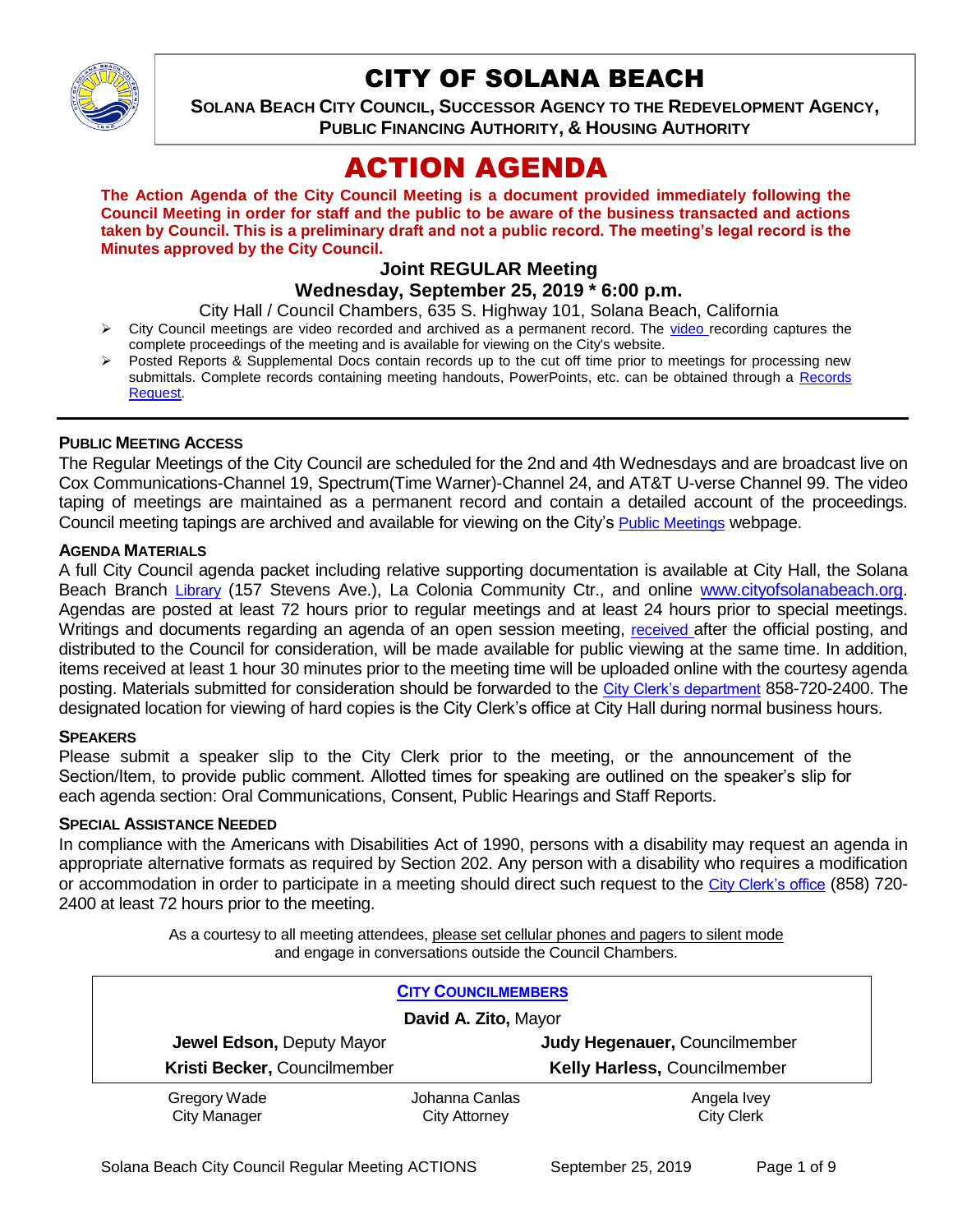#### SPEAKERS:

Please submit your speaker slip to the City Clerk prior to the meeting or the announcement of the Item. Allotted times for speaking are outlined on the speaker's slip for Oral Communications, Consent, Public Hearings and Staff Reports.

#### READING OF ORDINANCES AND RESOLUTIONS:

Pursuant to [Solana Beach Municipal Code](mailto:https://www.codepublishing.com/CA/SolanaBeach/) Section 2.04.460, at the time of introduction or adoption of an ordinance or adoption of a resolution, the same shall not be read in full unless after the reading of the title, further reading is requested by a member of the Council. If any Councilmember so requests, the ordinance or resolution shall be read in full. In the absence of such a request, this section shall constitute a waiver by the council of such reading.

## **CALL TO ORDER AND ROLL CALL:**

## **CLOSED SESSION REPORT:**

## **FLAG SALUTE:**

### **APPROVAL OF AGENDA: COUNCIL ACTION: Approved 5/0**

**PRESENTATIONS:** Ceremonial items that do not contain in-depth discussion and no action/direction.

1. Mira Costa College

#### **ORAL COMMUNICATIONS:**

This portion of the agenda provides an opportunity for members of the public to address the City Council on items relating to City business and not appearing on today's agenda by submitting a speaker slip (located on the back table) to the City Clerk. Comments relating to items on this evening's agenda are taken at the time the items are heard. Pursuant to the Brown Act, no action shall be taken by the City Council on public comment items. Council may refer items to the City Manager for placement on a future agenda. The maximum time allotted for each presentation is THREE MINUTES (SBMC 2.04.190). Please be aware of the timer light on the Council Dais.

## **COUNCIL COMMUNITY ANNOUNCEMENTS / COMMENTARY:**

*An opportunity for City Council to make brief announcements or report on their activities. These items are not agendized for official City business with no action or substantive discussion.* 

## **A. CONSENT CALENDAR:** (Action Items) (A.1. - A.8.)

Items listed on the Consent Calendar are to be acted in a single action of the City Council unless pulled for discussion. Any member of the public may address the City Council on an item of concern by submitting to the City Clerk a speaker slip (located on the back table) before the Consent Calendar is addressed. Those items removed from the Consent Calendar by a member of the Council will be trailed to the end of the agenda, while Consent Calendar items removed by the public will be discussed immediately after approval of the Consent Calendar.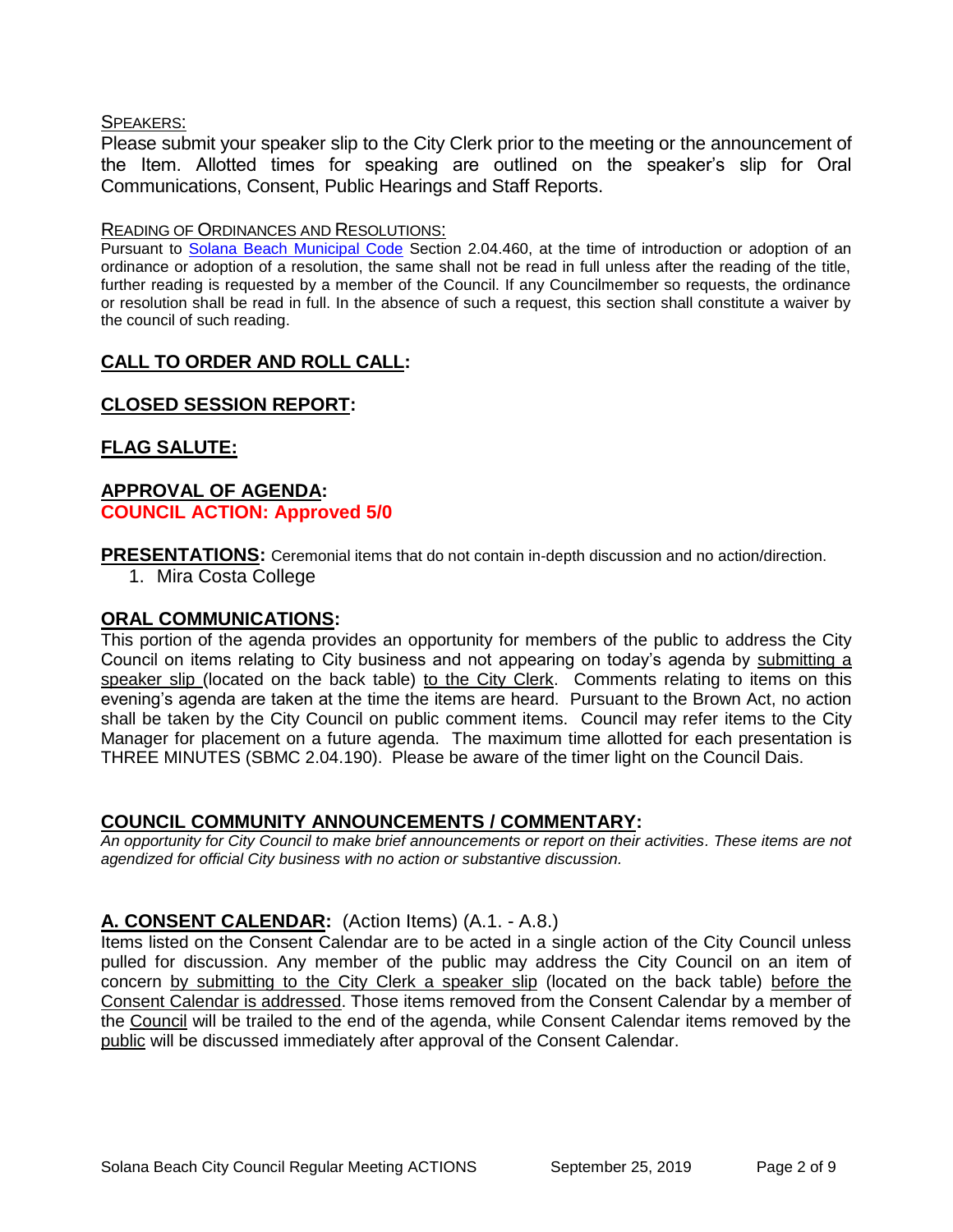### **A.1. Register Of Demands.** (File 0300-30)

Recommendation: That the City Council

1. Ratify the list of demands for August 10 – September 13, 2019.

[Item A.1. Report \(click here\)](https://solanabeach.govoffice3.com/vertical/Sites/%7B840804C2-F869-4904-9AE3-720581350CE7%7D/uploads/Item_A.1._Report_(click_here)_09-25-19_-_O.pdf)

**COUNCIL ACTION: Approved 5/0**

## **A.2. General Fund Adopted Budget for Fiscal Year 2019-2020 Changes.** (File 0330-30)

Recommendation: That the City Council

1. Receive the report listing changes made to the Fiscal Year 2019-2020 General Fund Adopted Budget.

[Item A.2. Report \(click here\)](https://solanabeach.govoffice3.com/vertical/Sites/%7B840804C2-F869-4904-9AE3-720581350CE7%7D/uploads/Item_A.2._Report_(click_here)_09-25-19_-_O.pdf) **COUNCIL ACTION: Approved 5/0**

## **A.3. Emergency Storm Drainpipe Repairs in the Solana Beach Towne Centre Update No. 8.** (File 0850-40)

Recommendation: That the City Council

1. Receive Update No. 8 and provide further direction, if necessary.

[Item A.3. Report \(click here\)](hthttps://solanabeach.govoffice3.com/vertical/Sites/%7B840804C2-F869-4904-9AE3-720581350CE7%7D/uploads/Item_A.3._Report_(click_here)_09-25-19_-_O.pdf) 

**COUNCIL ACTION: Approved 5/0**

#### **A.4. Council Use Policy – Public Availability of Drinking Water.** (File 0230-55)

Recommendation: That the City Council

- 1. Adopt **Resolution 2019-129**:
	- a. Provide comment and direction and consider formally adopting City Council Policy No. increasing the City's commitment to provide public drinking water.

[Item A.4. Report \(click here\)](https://solanabeach.govoffice3.com/vertical/Sites/%7B840804C2-F869-4904-9AE3-720581350CE7%7D/uploads/Item_A.4._Report_(click_here)_09-25-19_-_O.pdf) **COUNCIL ACTION: Approved 5/0**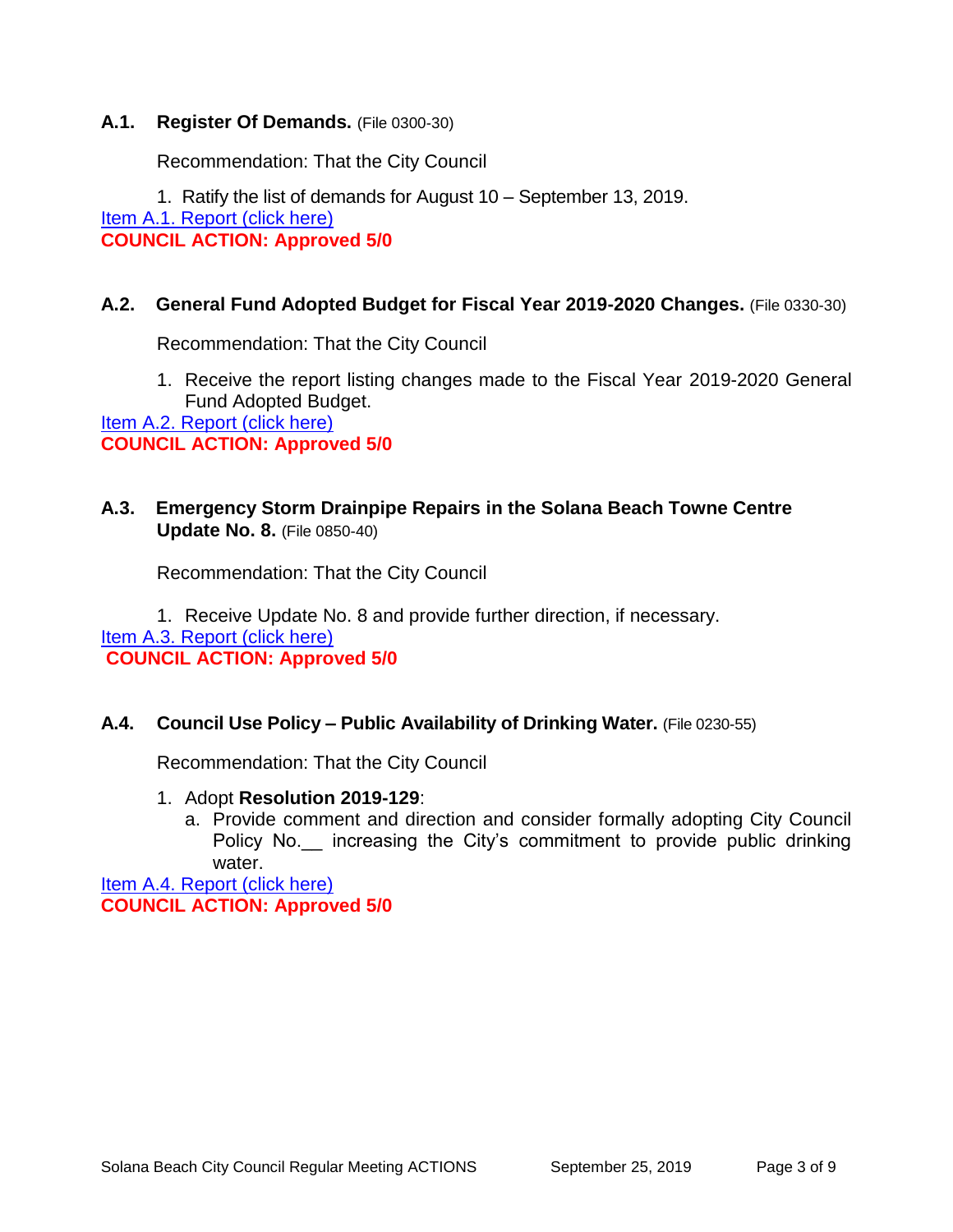## **A.5. Sewer Pipeline Replacement Project - Notice of Completion** (File 1040-36)

Recommendation: That the City Council

## 1. Adopt **Resolution 2019-113**:

- a. Authorizing the City Council to accept as complete the 2019 Sewer Pipeline Replacements, Bid 2019-01, performed by DB Pipeline.
- b. Authorizing the City Clerk to file a Notice of Completion.

## 2. Adopt **Resolution 2019-123**:

- a. Receiving this report detailing the specifics of the emergency nature of this project.
- b. Making a finding, based on substantial evidence set forth in the Staff Report, that the emergency would not permit a delay resulting from a competitive solicitation for bids, and that the action was necessary to respond to the emergency.
- c. Ratifying the City Manager's decision for the emergency storm drain repairs located along south side of Lomas Santa Fe Drive approximately 200 yards east of Las Banderas Drive under the authority of Section 3.08.060 of the Solana Beach Municipal Code (SBMC) which states that the City Manager may make emergency purchases that exceed \$25,000 in response to conditions that endanger life, health or safety and that those emergency purchases are free from the provisions of Chapter 3.08 of the SBMC.
- d. Authorizing the City Manager to pay all invoices associated with the emergency storm drain repairs located along south side of Lomas Santa Fe Drive approximately 200 yards east of Las Banderas Drive.

[Item A.5. Report \(click here\)](https://solanabeach.govoffice3.com/vertical/Sites/%7B840804C2-F869-4904-9AE3-720581350CE7%7D/uploads/Item_A.5._Report_(click_here)_09-25-19_-_O.pdf) **COUNCIL ACTION: Approved 5/0**

## **A.6. 2019 Street Maintenance and Repair Project.** (File 0820-35)

Recommendation: That the City Council

- 1. Adopt **Resolution 2019-124**:
	- a. Awarding a construction contract for the 2019 Street Maintenance & Repair Project, Bid 2019-04, in the amount of \$381,127, to PAL General Engineering, Inc.
	- b. Approving an amount of \$95,000 for construction contingency.
	- c. Authorizing the City Manager to execute the construction contract on behalf of the City.
	- d. Authorizing the City Manager to approve cumulative change orders up to the construction contingency amount.

[Item A.6. Report \(click here\)](https://solanabeach.govoffice3.com/vertical/Sites/%7B840804C2-F869-4904-9AE3-720581350CE7%7D/uploads/Item_A.6._Report_(click_here)_09-25-19_-_O.pdf)

**COUNCIL ACTION: Approved 5/0**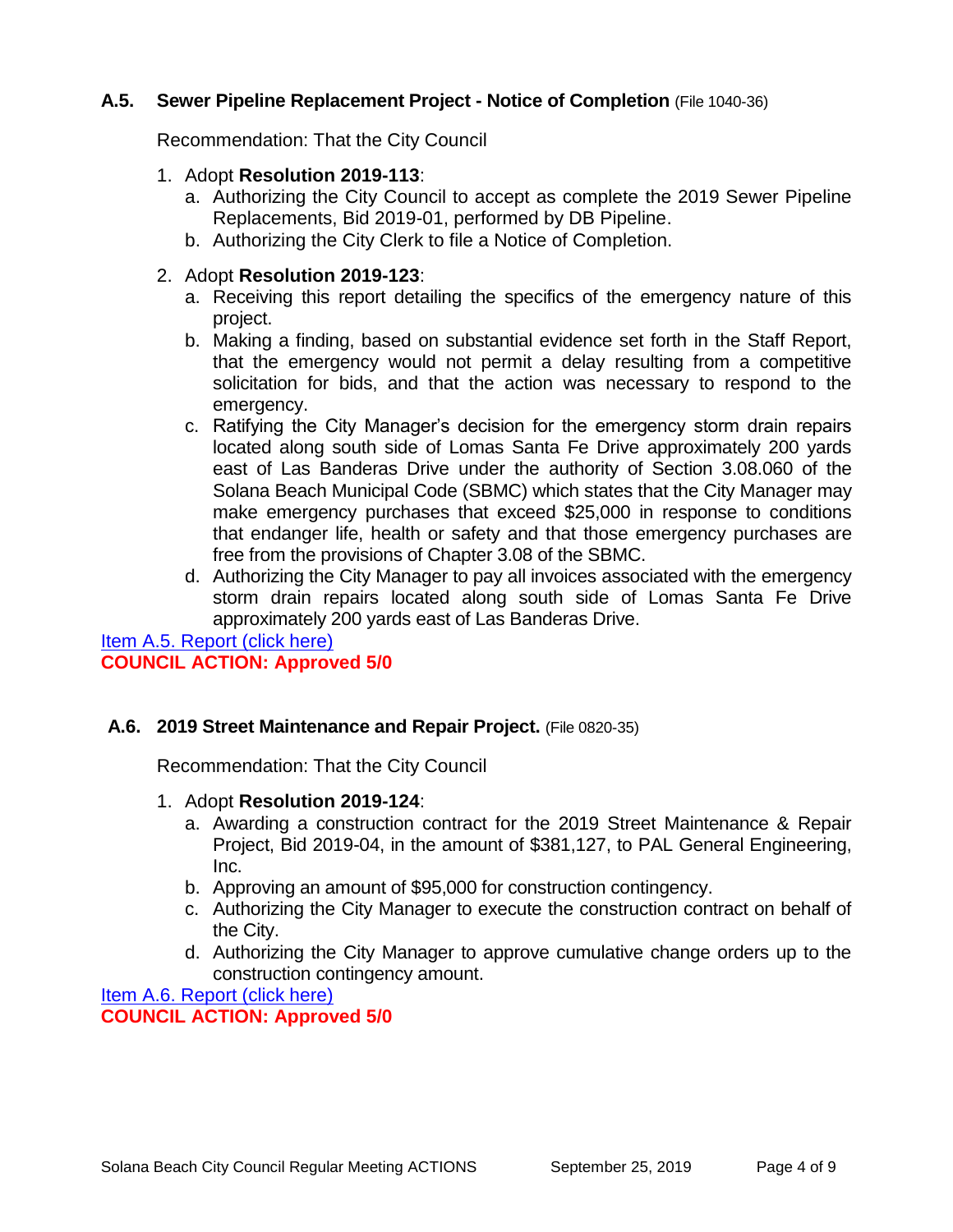## **A.7. Cardiac Monitor Equipment.** (File 0260-40)

Recommendation: That the City Council

- 1. Adopt **Resolution 2019-127**:
	- a. Authorizing the City to utilize the Request for Proposals (RFP) approved by the County of Los Angeles awarding Zoll Medical Corporation the contract to provide for the purchase and warranty of cardiac monitors/defibrillators, accessories/supplies, and upgrades.
	- b. Authorizing the City Manager to enter into an Agreement with Zoll Medical Corporation for the purchase of three (3) cardiac monitors, one (1) cardiopulmonary resuscitation (CPR) device, enter into a five (5) year service agreement, and approve trade-in of the three (3) existing cardiac monitors in the amount of \$117,688.
	- c. Authorizing an appropriation into the County Service Area 17 (CSA-17) revenue and expenditure accounts in the Public Safety Special Revenue fund.
	- d. Authorizing the City Treasurer to amend the FY 2019/20 Adopted Budget accordingly.

[Item A.7. Report \(click here\)](https://solanabeach.govoffice3.com/vertical/Sites/%7B840804C2-F869-4904-9AE3-720581350CE7%7D/uploads/Item_A.7._Report_(click_here)_09-25-19_-_O.pdf) **COUNCIL ACTION: Approved 5/0**

#### **A.8. Solana Energy Alliance (SEA) 2018 Power Content Label and Attestation.** (File 1010-40)

Recommendation: That the City Council

1. Attest to the accuracy of information provided in Solana Energy Alliance's 2018 Power Content Label based on Staff's review, consultant input and review and an independent auditor report.

[Item A.8. Report \(click here\)](https://solanabeach.govoffice3.com/vertical/Sites/%7B840804C2-F869-4904-9AE3-720581350CE7%7D/uploads/Item_A.8._Report_(click_here)_09-25-19_-_O.pdf) **COUNCIL ACTION: Approved 5/0**

## **B. PUBLIC HEARINGS:** (B.1. – B.2.)

This portion of the agenda provides citizens an opportunity to express their views on a specific issue as required by law after proper noticing by submitting a speaker slip (located on the back table) to the City Clerk. After considering all of the evidence, including written materials and oral testimony, the City Council must make a decision supported by findings and the findings must be supported by substantial evidence in the record. An applicant or designee(s) for a private development/business project, for which the public hearing is being held, is allotted a total of fifteen minutes to speak, as per SBMC 2.04.210. A portion of the fifteen minutes may be saved to respond to those who speak in opposition. All other speakers have three minutes each. Please be aware of the timer light on the Council Dais.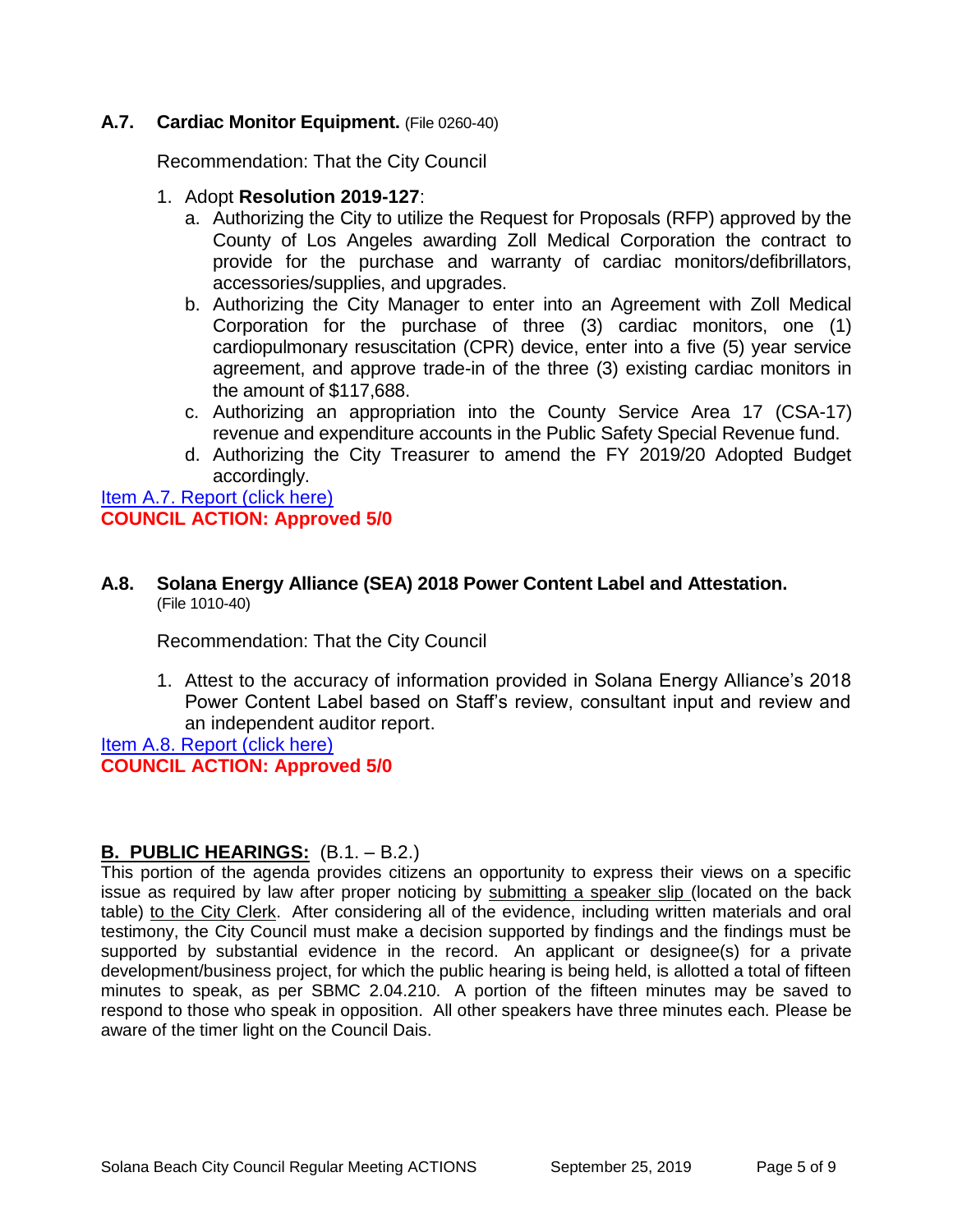#### **B.1. Public Hearing: 4250 North Lane, Applicant: Brad Fomon, Case 17-19-01.** (File 0600-40)

The proposed project meets the minimum zoning requirements under the SBMC, may be found to be consistent with the General Plan and may be found, as conditioned, to meet the discretionary findings required as discussed in this report to approve a Development Review Permit (DRP). Therefore, Staff recommends that the City Council:

- 1. Conduct the Public Hearing: Open the Public Hearing, Report Council Disclosures, Receive Public Testimony, and Close the Public Hearing.
- 2. Find the project exempt from the California Environmental Quality Act pursuant to Section 15303 of the State CEQA Guidelines; and
- 3. If the City Council makes the requisite findings and approves the project, adopt **Resolution 2019-128** conditionally approving a DRP to demolish a single-family residence, construct a replacement single-story, single-family residence with an attached three-car garage, and perform associated site improvements at 4250 North Lane, Solana Beach.

[Item B.1. Report \(click here\)](https://solanabeach.govoffice3.com/vertical/Sites/%7B840804C2-F869-4904-9AE3-720581350CE7%7D/uploads/Item_B.1._Report_(click_here)_09-25-19_-_O.pdf)

[Item B.1. Supplemental Docs \(updated 9-25 at 9:30am\)](https://solanabeach.govoffice3.com/vertical/Sites/%7B840804C2-F869-4904-9AE3-720581350CE7%7D/uploads/Item_B.1._Supplemental_Docs_-_9-25_(930am)_-_O.pdf)

*Posted Reports & Supplemental Docs contain records up to the cut off time, prior to the start of the meeting, for processing new submittals. The final official record containing handouts, PowerPoints, etc. can be obtained through a Records Request to the City Clerk's Office.* **COUNCIL ACTION: Approved 5/0**

## **B.2. Public Hearing: 336 South Nardo, Applicant: Evan & Afsaneh Cooper, Case 17-19-07.** (File 0600-40)

The proposed project meets the minimum zoning requirements under the SBMC, may be found to be consistent with the General Plan and may be found, as conditioned, to meet the discretionary findings required as discussed in this report to approve a Development Review Permit (DRP) and Structure Development Permit (SDP). Therefore, Staff recommends that the City Council:

- 1. Conduct the continued Public Hearing: Report Council Disclosures, Receive Public Testimony, and Close the Public Hearing.
- 2. Find the project exempt from the California Environmental Quality Act pursuant to Section 15303 of the State CEQA Guidelines; and
- 3. If the City Council makes the requisite findings and approves the project, adopt **Resolution 2019-125** conditionally approving a DRP and SDP to demolish a single-family residence, construct a replacement single-family residence with an attached two-car garage and a second level attached accessory dwelling unit (ADU), and perform associated site improvements at 336 South Nardo Avenue, Solana Beach.

#### [Item B.2. Report \(click here\)](https://solanabeach.govoffice3.com/vertical/Sites/%7B840804C2-F869-4904-9AE3-720581350CE7%7D/uploads/Item_B.2._Report_(click_here)_09-25-19_-_O.pdf)

*Posted Reports & Supplemental Docs contain records up to the cut off time, prior to the start of the meeting, for processing new submittals. The final official record containing handouts, PowerPoints, etc. can be obtained through a Records Request to the City Clerk's Office.* **COUNCIL ACTION: Approved 5/0 with modifications.**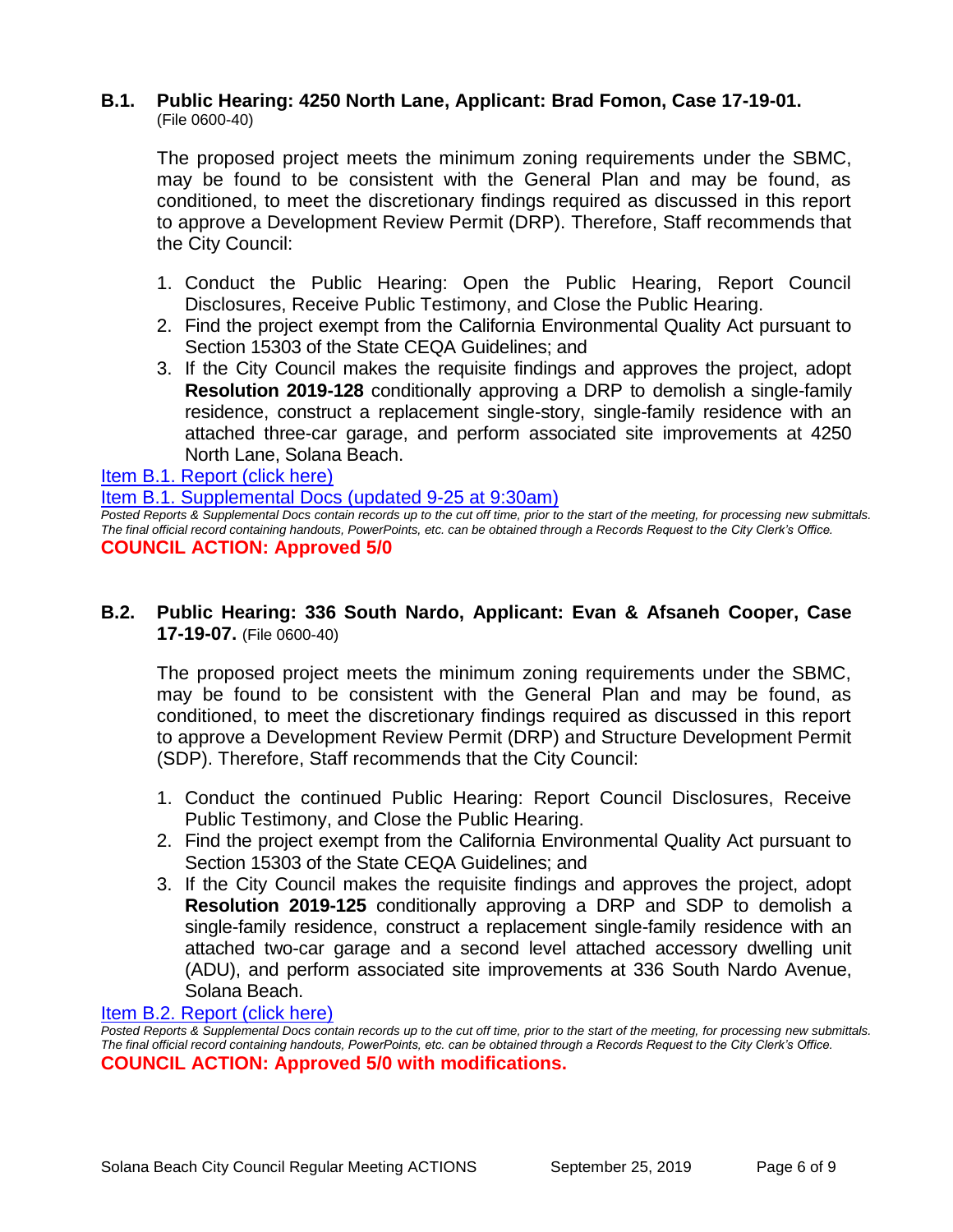**C. STAFF REPORTS**: (C.1. - C.5.) *Submit speaker slips to the City Clerk.*

#### **C.1. Solana Beach Pump Station Construction Update.** (File 1040-30)

Recommendation: That the City Council

#### 1. Adopt **Resolution 2019-126**:

- a. Authorizing the City Manager to execute a change order with PCL Construction in the amount of \$247,556.
- b. Authorizing the City Manager to execute an amendment to the Professional Services Agreement with Valley Construction Management in the amount of \$106,235.
- c. Authorizing the City Manager to execute an amendment to the Professional Services Agreement with Dudek in the amount of \$46,756.

[Item C.1. Report \(click here\)](https://solanabeach.govoffice3.com/vertical/Sites/%7B840804C2-F869-4904-9AE3-720581350CE7%7D/uploads/Item_C.1._Report_(click_here)_09-25-19_-_O.pdf)

*Posted Reports & Supplemental Docs contain records up to the cut off time, prior to the start of the meeting, for processing new submittals. The final official record containing handouts, PowerPoints, etc. can be obtained through a Records Request to the City Clerk's Office.* **COUNCIL ACTION: Approved 5/0**

#### **C.2.** Adopt (2<sup>nd</sup> Reading) Ordinance 504 - Regulation of Food Service Ware, **Polystyrene and Plastic Bottles in Furtherance of Protecting the Environment and Reducing Single-Use Plastics and Waste.** (File 0230-55)

Recommendation: That the City Council

1. Adopt **Ordinance 504** amending Solana Beach Municipal Code Title 5 to expand the ban on polystyrene products to address single-use plastics and plastic bottles on City property.

[Item C.2. Report \(click here\)](https://solanabeach.govoffice3.com/vertical/Sites/%7B840804C2-F869-4904-9AE3-720581350CE7%7D/uploads/Item_C.2._Report_(click_here)_09-25-19_-_O.pdf)

*Posted Reports & Supplemental Docs contain records up to the cut off time, prior to the start of the meeting, for processing new submittals. The final official record containing handouts, PowerPoints, etc. can be obtained through a Records Request to the City Clerk's Office.* **COUNCIL ACTION: Approved 5/0**

#### **C.3.** Adopt (2<sup>nd</sup> Reading) Ordinance 505 – Safe Storage of Firearms. (File 0250-70)

Recommendation: That the City Council

1. Adopt **Ordinance 505** amending Solana Beach Municipal Code Chapter 7.20 to add a new section 7.20.030, relating to the safe storage of firearms.

[Item C.3. Report \(click here\)](https://solanabeach.govoffice3.com/vertical/Sites/%7B840804C2-F869-4904-9AE3-720581350CE7%7D/uploads/Item_C.3._Report_(click_here)_09-25-19_-_O.pdf)

[Item C.3. Supplemental Docs \(updated 9-23-19\)](https://solanabeach.govoffice3.com/vertical/Sites/%7B840804C2-F869-4904-9AE3-720581350CE7%7D/uploads/Item_C.3_Supplemental_Docs_(9-23)_-_O.pdf)

*Posted Reports & Supplemental Docs contain records up to the cut off time, prior to the start of the meeting, for processing new submittals. The final official record containing handouts, PowerPoints, etc. can be obtained through a Records Request to the City Clerk's Office.* **COUNCIL ACTION: Approved 5/0**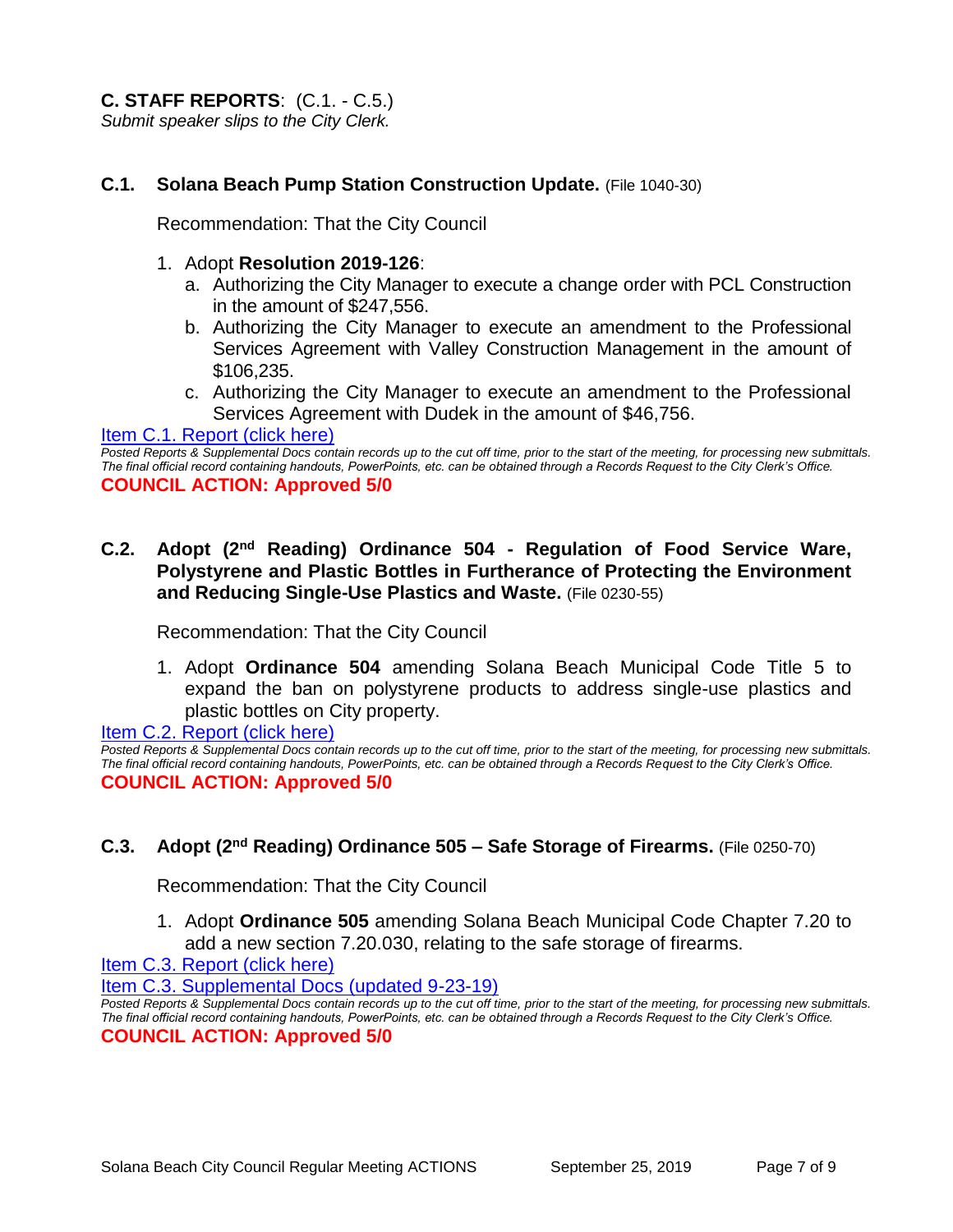## **C.4. Citizen Commission Appointments.** (File 0120-06)

Recommendation: That the City Council

1. Consider the application(s) submitted and appoint (by Council-at-large) a member to the professional position on the Climate Action Commission with a term expiration date of January 2020.

[Item C.4. Report \(click here\)](https://solanabeach.govoffice3.com/vertical/Sites/%7B840804C2-F869-4904-9AE3-720581350CE7%7D/uploads/Item_C.4._Report_(click_here)_09-25-19_-_O.pdf)

*Posted Reports & Supplemental Docs contain records up to the cut off time, prior to the start of the meeting, for processing new submittals. The final official record containing handouts, PowerPoints, etc. can be obtained through a Records Request to the City Clerk's Office.* **COUNCIL ACTION: Approved 5/0 to appoint Paul Basore.** 

## **C.5. City Manager Agreement Amendment.** (File 0560-30)

Recommendation: That the City Council

1. Adopt **Resolution 2019-130** authorizing the Mayor to execute the Fourth Amendment to the Employment Agreement between the City of Solana Beach and Gregory Wade to reflect the 2.5% increase in base salary, \$2,500 increase towards Deferred Compensation, and allowing the City Manager to use City provided power to charge his vehicle.

[Item C.5. Report \(click here\)](https://solanabeach.govoffice3.com/vertical/Sites/%7B840804C2-F869-4904-9AE3-720581350CE7%7D/uploads/Item_C.5._Report_(click_here)_09-25-19_-_O.pdf)

*Posted Reports & Supplemental Docs contain records up to the cut off time, prior to the start of the meeting, for processing new submittals. The final official record containing handouts, PowerPoints, etc. can be obtained through a Records Request to the City Clerk's Office.*

**COUNCIL ACTION: Approved 5/0**

## **COMPENSATION & REIMBURSEMENT DISCLOSURE:**

GC: Article 2.3. Compensation: 53232.3. (a) Reimbursable expenses shall include, but not be limited to, meals, lodging, and travel. 53232.3 (d) Members of a legislative body shall provide brief reports on meetings attended at the expense of the local agency "*City*" at the next regular meeting of the legislative body.

## **COUNCIL COMMITTEE REPORTS:** [Council Committees](https://www.ci.solana-beach.ca.us/index.asp?SEC=584E1192-3850-46EA-B977-088AC3E81E0D&Type=B_BASIC)

#### **REGIONAL COMMITTEES: (outside agencies, appointed by this Council)**

- a. City Selection Committee (meets twice a year) Primary-Edson, Alternate-Zito
- b. County Service Area 17: Primary- Harless, Alternate-Edson
- c. Escondido Creek Watershed Authority: Becker /Staff (no alternate).
- d. League of Ca. Cities' San Diego County Executive Committee: Primary-Becker, Alternate-Harless and any subcommittees.
- e. League of Ca. Cities' Local Legislative Committee: Primary-Harless, Alternate-Becker
- f. League of Ca. Cities' Coastal Cities Issues Group (CCIG): Primary-Becker, Alternate-Harless
- g. North County Dispatch JPA: Primary-Harless, Alternate-Becker
- h. North County Transit District: Primary-Edson, Alternate-Becker
- i. Regional Solid Waste Association (RSWA): Primary-Hegenauer, Alternate-Becker
- j. SANDAG: Primary-Zito, 1<sup>st</sup> Alternate-Edson, 2<sup>nd</sup> Alternate-Becker, and any subcommittees.
- k. SANDAG Shoreline Preservation Committee: Primary-Hegenauer, Alternate-Zito
- l. San Dieguito River Valley JPA: Primary-Hegenauer, Alternate-Zito
- m. San Elijo JPA: Primary-Zito, Primary-Becker, Alternate-City Manager
- n. 22<sup>nd</sup> Agricultural District Association Community Relations Committee: Primary-Edson, Primary-Harless